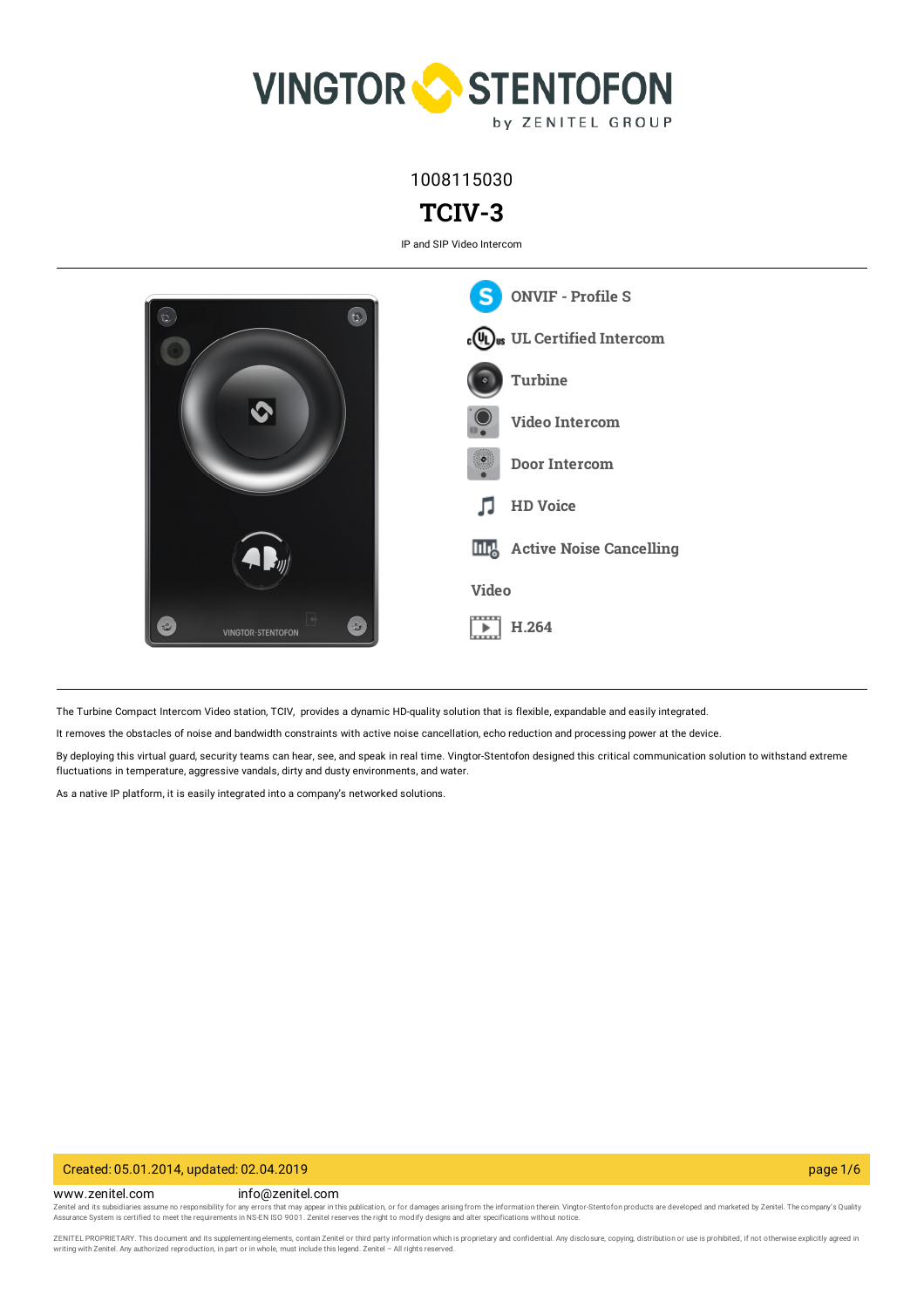### **DESCRIPTION**

- Video at up to 25 FPS (480P)
- Wide angle lens (90°)
- ONVIF Profile S conformant
- MJPEG and H.264 for integration with most Video solutions
- Designed according to Disability Act requirements
- Background noise cancellation
- Dirt, dust and water resistant rating IP-65
- Built to last with robust die-cast aluminum frame
- Supports wide set of IP and networking standards
- Black thermoplastic front plate with single button  $\bullet$
- Ideal for Building Security and Public Environments

All IP stations in the Turbine series utilize the latest technology to create unparalleled audio quality. Some of the many features include: HD voice quality, Open Duplex, Active Noise Cancellation, MEMS microphone, a 10W Class D amplifier and our unique speaker grille design. These features, in conjunction the company's 65+ years of experience with acoustic technology, are just a few of the many factors that contribute to our superior audio quality. The Turbine IP Video Intercom range expands this feature set with wide FoV Video, Digital PTZ and support for H.264 or MJPEG.

#### **Field of View**





See also: additional documentation on [wiki.zenitel.com](https://wiki.zenitel.com/wiki/TCIV-3)

#### **SPECIFICATIONS**

#### **AUDIO**

| SPL peak power at 1m in open duplex                              | 90 dB               |
|------------------------------------------------------------------|---------------------|
| SPL peak power at 1m in half duplex                              | 100dB               |
| SPL peak power at 1m in program distribution and<br>announcement | 100dB               |
| Noise cancelling - suppression of musical noise                  | Yes                 |
| Noise cancelling - suppression of static noise                   | Yes                 |
| Noise cancelling - suppression of rapidly changing noise         | Yes                 |
| Codecs                                                           | G.711, G.722, G.729 |

## Created: 05.01.2014, updated: 02.04.2019 page 2/6

#### www.zenitel.com info@zenitel.com

Zenitel and its subsidiaries assume no responsibility for any errors that may appear in this publication, or for damages arising from the information therein. Vingtor-Stentofon products are developed and marketed by Zenite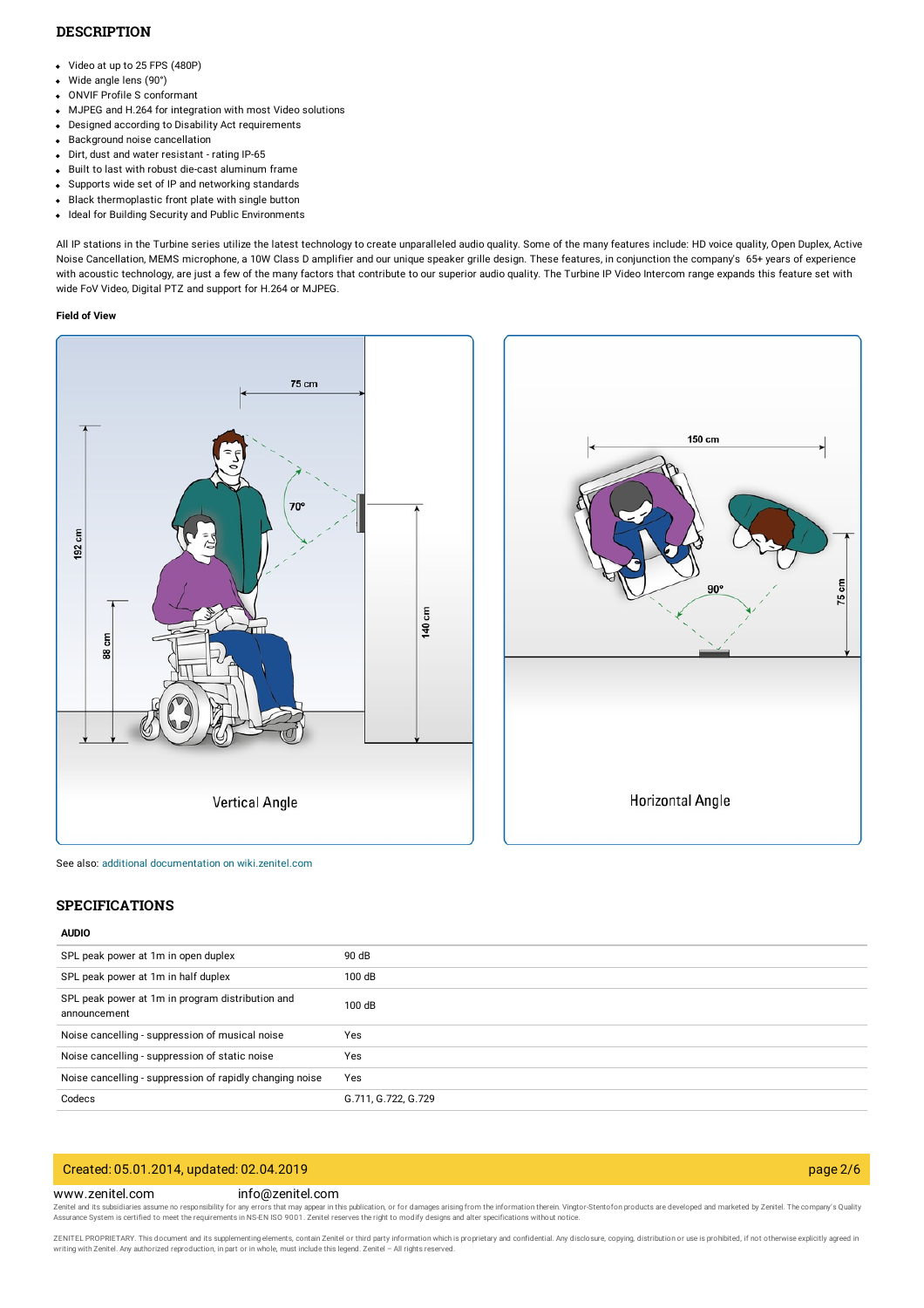#### **AUDIO**

| Frequency range, G.722 Codec           | $200$ Hz $- 7000$ Hz                                                                                                                    |
|----------------------------------------|-----------------------------------------------------------------------------------------------------------------------------------------|
| Audio technology                       | Modes: Full open duplex, switched open duplex                                                                                           |
|                                        | Adaptive jitter filter                                                                                                                  |
|                                        | <b>Custom Ringing Tone</b>                                                                                                              |
|                                        | Audio Mixing - Conversation and Group Call                                                                                              |
|                                        | Sound Level Detection / scream alarm (only in AlphaCom)                                                                                 |
|                                        | Automatic gain control (microphone)                                                                                                     |
| Internal speaker amplifier             | 10 W class D                                                                                                                            |
| Microphone technology                  | Digital MEMS, omnidirectional microphone                                                                                                |
| Automatic Volume Control (AVC)         | Undistorted and clear audio                                                                                                             |
| Acoustic Echo Cancellation (AEC)       | Prevents audio feedback even at high volumes (95dB)                                                                                     |
| 10W Speaker                            | Matches 10W amp for distortion-free broadcast level sound                                                                               |
| <b>VIDEO</b>                           |                                                                                                                                         |
| Image Sensor                           | 1/2.5" RGB CMOS                                                                                                                         |
| Lens                                   | 3.4mm, F3.5, fixed iris, fixed focus 40cm to infinity                                                                                   |
| <b>Light Sensitivity</b>               | Down to 5 lux                                                                                                                           |
| Resolution                             | 320x240 / 640x480 pixels                                                                                                                |
| <b>Frame Rate</b>                      | Up to 25 FPS in 480P *                                                                                                                  |
| <b>Supported Codecs</b>                | MJPEG, H.264 **                                                                                                                         |
| Digital PTZ                            | Yes                                                                                                                                     |
| Digital Zoom                           | Up to 2.5x                                                                                                                              |
| Field of View                          | horizontal=90 degrees, vertical=60 degrees ***                                                                                          |
| <b>Snapshot Function</b>               | No                                                                                                                                      |
|                                        | ** 25 FPS is only supported in H.264 mode, while MJPEG is limited to 10 FPS. FPS options do not depend on<br>resolution, only on codec. |
|                                        | ** AlphaCom mode supports only RTSP H.264 mode, while other modes support SIP H.264.                                                    |
|                                        | *** FoV depends on video mode (may be subject to change)                                                                                |
| <b>HARDWARE</b>                        |                                                                                                                                         |
| Ethernet connector                     | 1 x RJ-45                                                                                                                               |
| All other connectors                   | Tool less, spring loaded, vibration proof terminals                                                                                     |
| General inputs and outputs             | 6 (configurable)                                                                                                                        |
| Outputs                                | 12mA as LED drivers                                                                                                                     |
| Change-over relay (NO+NC+COM)          | Max: 250VAC/220VDC, 2A, 60W                                                                                                             |
| Power options                          | PoE and or external power supply                                                                                                        |
| PoE (Power over Ethernet)              | IEEE 802.3af standard, Class 0 (0.44W to 12.95 W)                                                                                       |
| External power supply                  | 24 VDC $(16 - 48 V)$                                                                                                                    |
| Power consumption                      |                                                                                                                                         |
|                                        | Idle 3.5W, max 12W (depending on volume)                                                                                                |
| Audio Line out / Induction loop signal | 600 Ohm                                                                                                                                 |
| Button backlight                       | LED                                                                                                                                     |
| Call indication                        | Icons/colors for hearing impaired.                                                                                                      |
| <b>CONSTRUCTION</b>                    |                                                                                                                                         |
| Dimensions (HxWxD)                     | 180 x 120 x 73 mm / 7.1" x 4.7" x 2.9"                                                                                                  |
| Dimensions after flush mount           | 180 x 120 x 24 mm / 7.1" x 4.7" x 0.9"                                                                                                  |
| Dimensions with on wall box            | 180 x 120 x 86 mm / 7.1" x 4.7" x 3.4"                                                                                                  |
| Weight                                 | 1 kg / 2.2 lbs.                                                                                                                         |
| Faceplate material                     | 3 mm / 0.12" PMMA, color printed on backside                                                                                            |
| Base / frame material                  | 3 mm / 0.12" Aluminum alloy - A413.0, AlSi12Fe, painted                                                                                 |
| Electronics cover material             | Polycarbonate (translucent)                                                                                                             |
| Gasket material                        | Silicone rubber                                                                                                                         |

# Created: 05.01.2014, updated: 02.04.2019 page 3/6

#### www.zenitel.com info@zenitel.com

Zenitel and its subsidiaries assume no responsibility for any errors that may appear in this publication, or for damages arising from the information therein. Vingtor-Stentofon products are developed and marketed by Zenite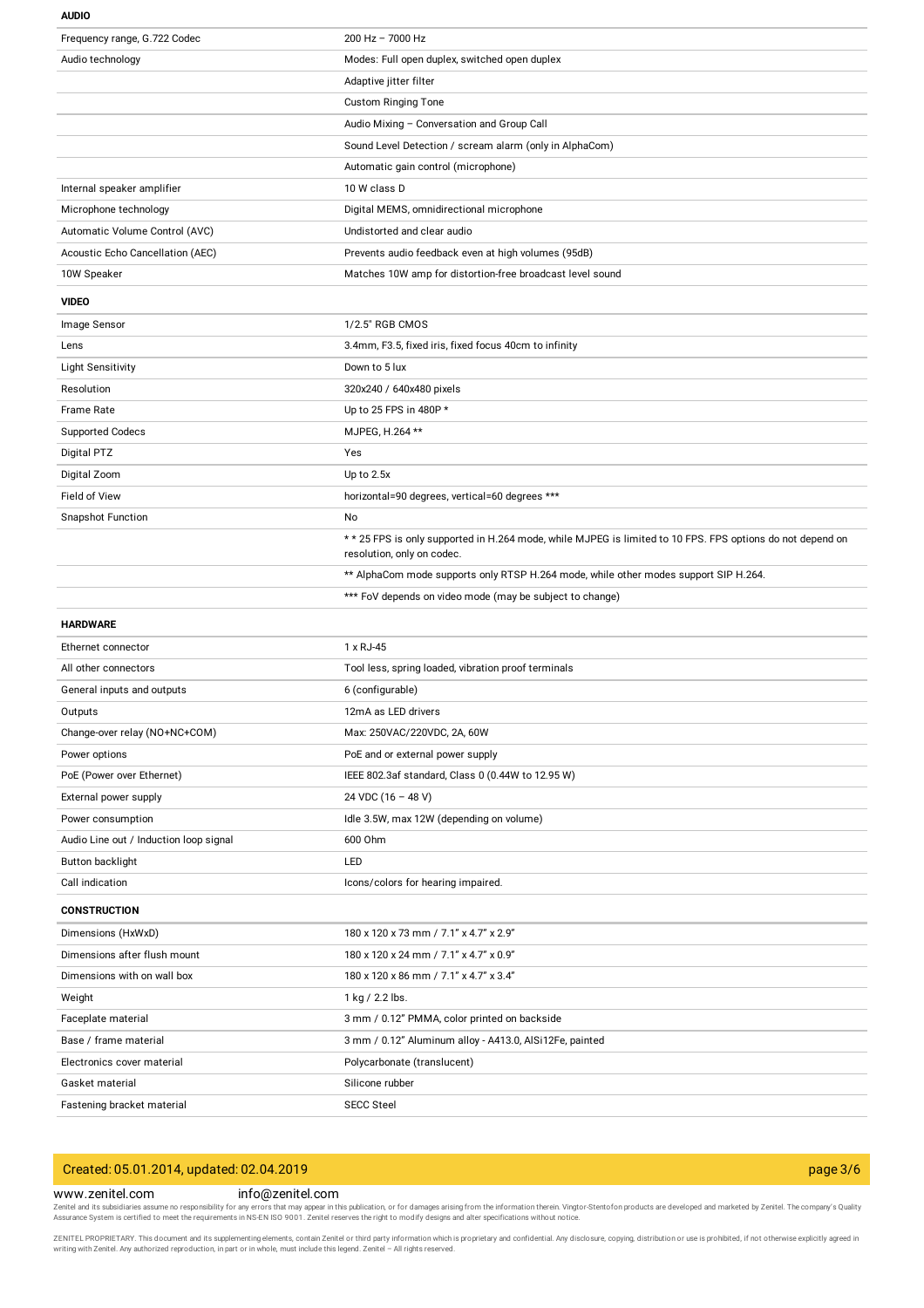#### **CONSTRUCTION**

| <b>Button material</b>                              | 3 mm / 0.12" Polycarbonate (transparent)                                                                                                   |
|-----------------------------------------------------|--------------------------------------------------------------------------------------------------------------------------------------------|
| <b>Button travel length</b>                         | $1.25$ mm                                                                                                                                  |
| <b>Button activation force</b>                      | 350 gf                                                                                                                                     |
| Button push-cycles before failure                   | 300 000                                                                                                                                    |
| Loudspeaker poke protection, large diameter object  | 3D cast aluminum speaker grille                                                                                                            |
| Loudspeaker poke protection, small diameter objects | Stainless steel mesh, acoustically transparent                                                                                             |
| Anechoic Design                                     | Open flow anechoic design eliminates "standing waves"                                                                                      |
| <b>NETWORKING &amp; PROTOCOLS</b>                   |                                                                                                                                            |
| Protocols                                           | IPv4 (with DiffServ), SIP, TCP, UDP, HTTPS, TFTP, RTP, RTSP, RTCP, SRTP, DHCP, SNMP, Vingtor-Stentofon<br>CCoIP®, NTP, ONVIF, WS-Discovery |
| LAN protocols                                       | Power over Ethernet (IEEE 802.3 a-f) Network Access Control (IEEE 802.1x)                                                                  |
| Management and operation                            | HTTP/HTTPS (Web configuration). DHCP and static IP. Remote automatic software upgrade. Centralized<br>monitoring.                          |
| Advanced supervision functions                      | E.g network test, tone test, status reports (only in AlphaCom)                                                                             |
| SIP support                                         | RFC 3261 (SIP base standard) RFC 3515 (SIP refer) RFC 2976 (SIP info), SIP using TLS, RFC 5630 SIPS URI<br>scheme                          |
| DTMF support                                        | RFC 2833, 2976 (SIP info)                                                                                                                  |
|                                                     |                                                                                                                                            |
| Integration and API                                 | AlphaCom and Pulse SDK, Scripting (plugins)                                                                                                |
| <b>ENVIRONMENTAL</b>                                |                                                                                                                                            |
| IP rating                                           | IP-65, tested according to EN 60529 (applies when mounted in TA-1 back box)                                                                |
| Operating temperature range                         | -30° to 70° C / -22° to 158 ° F                                                                                                            |
| Storage temperature range                           | -40° to 70° C / -40° to 158 ° F                                                                                                            |
| Relative humidity                                   | < 95% not condensing                                                                                                                       |
| Corrosion                                           | Salty mist, tested according to EN60945                                                                                                    |
| Vibration                                           | Tested according to EN60945                                                                                                                |
| UV-resistant                                        | Yes                                                                                                                                        |
| <b>EMC</b>                                          | CE and FCC Part 15 UN Regulation 10, revision 4 + Corr.1 + Amend.1                                                                         |
| Compliances                                         | IEC/EN 61000-6 Light and heavy industry IEC/EN 50486 Equipment for use in audio video door-entry systems                                   |
| <b>CERTIFICATIONS</b>                               |                                                                                                                                            |
| Certificates                                        | UL 60950-1, cUL 60950-1, CB to IEC 60950-1                                                                                                 |
| <b>ONVIF Conformance</b>                            | Profile S for streaming video                                                                                                              |
| <b>OTHER SPECIFICATIONS</b>                         |                                                                                                                                            |
| IP address information                              | Speaks IP address after system boot                                                                                                        |
| <b>Button lifetime</b>                              | > 1 000 000 cycles                                                                                                                         |

### Created: 05.01.2014, updated: 02.04.2019 page 4/6

www.zenitel.com info@zenitel.com

Zenitel and its subsidiaries assume no responsibility for any errors that may appear in this publication, or for damages arising from the information therein. Vingtor-Stentofon products are developed and marketed by Zenite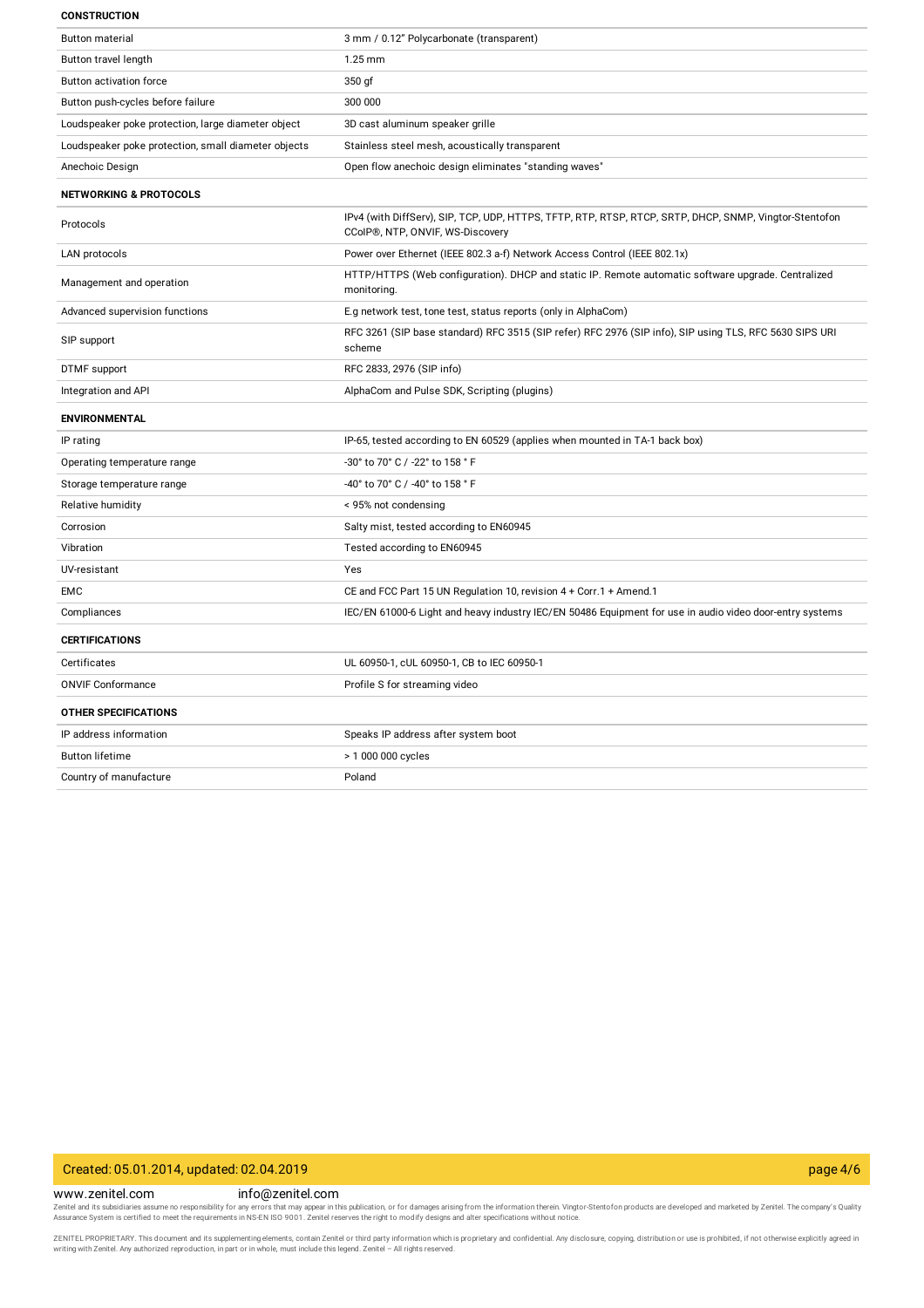## **TECHNICAL DIMENSIONS**



# Created: 05.01.2014, updated: 02.04.2019 page 5/6

www.zenitel.com info@zenitel.com

Zenitel and its subsidiaries assume no responsibility for any errors that may appear in this publication, or for damages arising from the information therein. Vingtor-Stentofon products are developed and marketed by Zenite